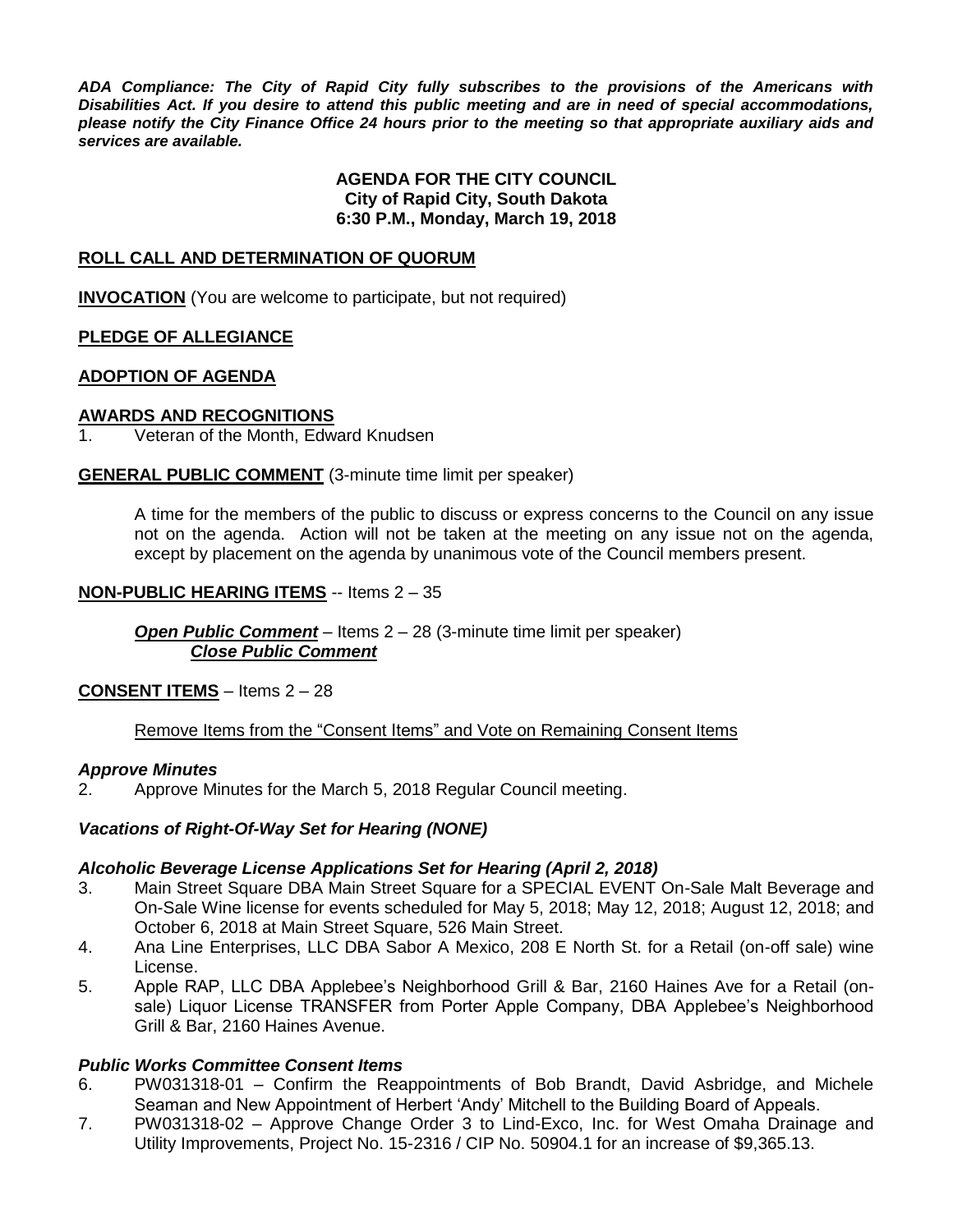- 8. PW031318-03 Approve Change Order 3 to R.C.S. Construction, Inc. for E. Idaho, E. Nevada, Ivy Ave Street and Utility Reconstruction and Meade/Hawthorne Drainage Element 221 Improvements, Project No. 15-2253 / CIP No. 5421.3.1B for an increase of \$71,401.29.
- 9. PW031318-04 Authorize Staff to Advertise for Bids for Pavement Rehabilitation Project E Van Buren Street, Project No. 17-2418 / CIP No. 50844. Estimated Cost: \$250,000.00.
- 10. PW031318-05 Authorize Staff to Advertise for Bids for Pavement Rehabilitation Project Berry Boulevard, Project No. 17-2413 / CIP No. 50549. Estimated Cost: \$200,000.00.
- 11. PW031318-06 Authorize Staff to Advertise for Bids for Cationic Sludge Polymer. Estimated Cost: \$60,000.00.
- 12. PW031318-07 Authorize Mayor and Finance Officer to Sign an Agreement Between the City of Rapid City and Bella Vista LLC for Installation of Water and Sewer Service Infrastructure.
- 13. PW031318-08 Authorize Mayor and Finance Officer to Sign a Permanent Utility Easement with Black Hills Power, Inc. for Landfill Cell 18 Liner and Leachate Collection, Project No. 16-2371.
- 14. PW031318-09 Approve request by Bella Vista, LLC, for authorization to prepare an H-Lot located in Lot I, Utility Subdivision, NW¼NE¼ of S27, T1N, R7E, B.H.M., Rapid City, Pennington County, SD, and to authorize the acceptance of deed.
- 15. PW031318-10 Approve Acceptance of Infrastructure for Menard Subdivision, Childcare Facility Public Sewer Main - DEV17-1386.
- 16. PW031318-11 Authorize Staff to Purchase One (1) Current Model Year Bobcat E85 T4 R-Series Compact Excavator from the National Joint Powers Agreement, Contract #042815-CEC. Estimated Cost: \$91,069.94.
- 17. PW031318-12 Authorize Staff to Purchase a 2018 Ford F750 Diesel Super Cab Chassis with 14' Chipper Body from National Auto Fleet Group with NJPA Pricing for a total price of \$100,005.00.
- 18. PW031318-13 Authorize Staff to Purchase Three (3) Hustler Z Diesel Mowers from Power House with Trade-in of a 2008 Walker Super B Mower, a Jacobson Sweeper, Two (2) Exmark Diesel Mowers and a Jacobson Mower with NJPA Pricing in the Amount of \$36,695.00.
- 19. PW031318-14 Authorize Mayor and Finance Officer to sign Permanent Access Easement to allow Rapid City School District to use the property for lighting, parking lot construction and maintenance of the property located north of Meadowbrook Elementary School.

# *Legal & Finance Committee Consent Items*

- 20. LF031418-02 Approve the Appointment of Harry Christianson to the Hotel BID Board
- 21. Acknowledge the Following Volunteers for Worker's Compensation Purposes: Robert Hodgens (RSVP+), Easton Stout (RSVP+), Connor Gronski (RSVP+), Chris Linder (RSVP+), Heidi Weis (RSVP+), Jim Jeffries (RSVP+), Alice Mensinger (RSVP+), Tessa Mitchell (Police Department), Hung Pham (Library)
- 22. LF031418-04 Approve Resolution No. 2018-024 a Resolution Declaring Miscellaneous Personal Property Surplus
- 23. LF031418-08 Approve Audit Report of City of Rapid City 2016 Financial and Compliance Report
- 24. LF031418-09 Acknowledge January 2018 Sales Tax report
- 25. LF031418-03 Acknowledge Update from the Opportunity Capture Fund Committee
- 26. LF031418-05 Approve FY2013 & FY2017 Community Development Block Grant Youth & Family Services CDBG Grant Funds Subordination Request with minor language changes made by the City Attorney's Office
- 27. 18TP011 Authorize Mayor and Finance Officer to Sign the Professional Services Agreement for the Coordinated Public Transit – Human Services Transportation Plan with Nelson-Nygaard Consulting Associates, Inc. in an amount not to exceed \$83,330 with minor legal language changes.

# *CIP Committee Consent Items (NONE)*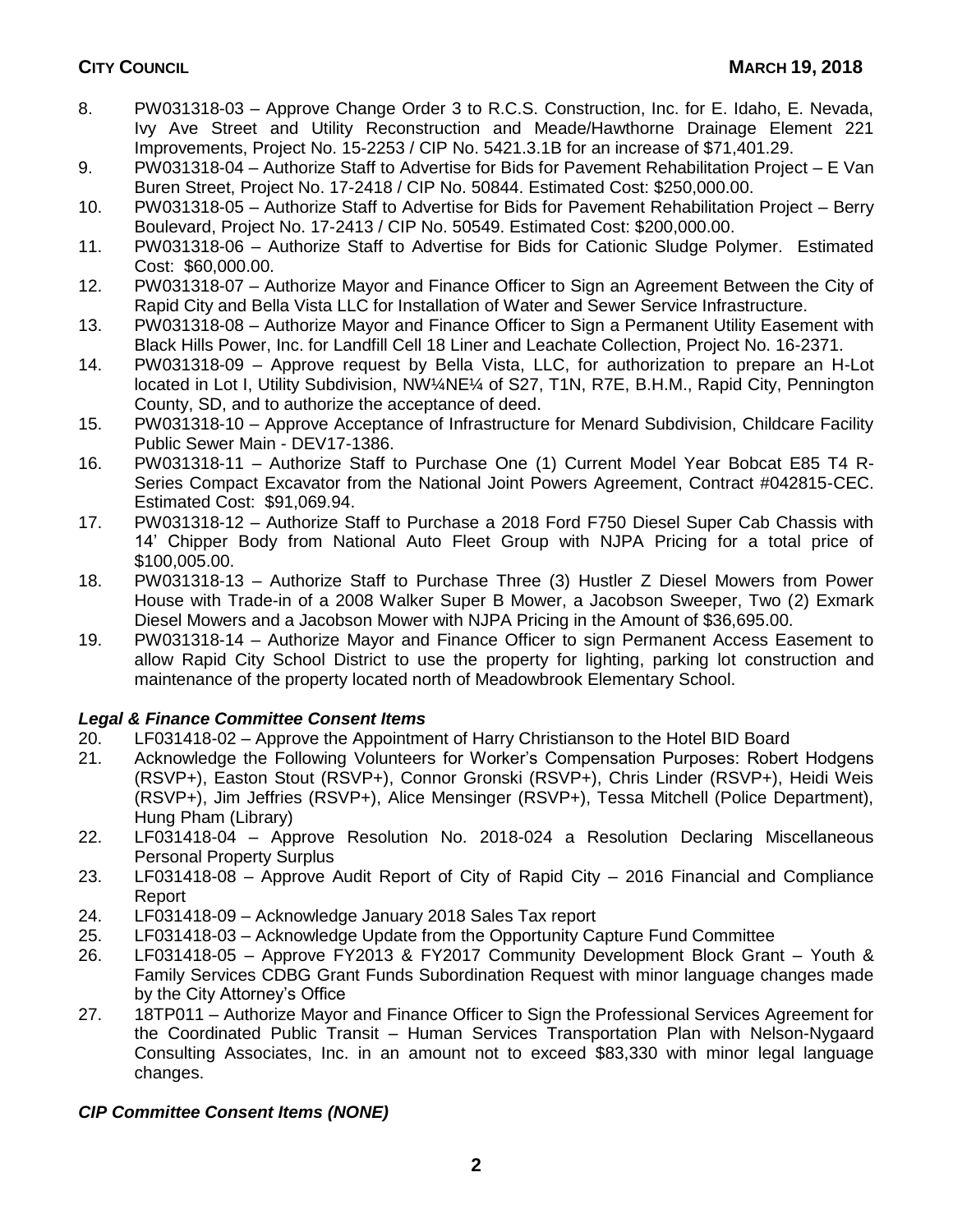# *Community Planning & Development Services Department Consent Items (NONE)*

# *Bid Award Consent Items*

28. No. CC031918-02.1 - Approve award of total bid for two (2) Paratransit Vehicles, opened March 13, 2018, to the lowest responsible bidder, Telin Transportation in the amount of \$159,272.

END OF CONSENT ITEMS

# **NON-CONSENT ITEMS** – Items 29 – 35

*Open Public Comment* – Items 29 – 35 (3-minute time limit per speaker) *Close Public Comment*

#### *Ordinances*

- 29. LF022818-05 Second Reading, Ordinance 6225, an Ordinance to Amend Provisions Concerning Appeals to the Building Board of Appeals by Amending Sections 15.04.120 and 15.04.130 of the Rapid City Municipal Code.
	- **Recommendation: Approve**
- 30. LF031418-06 First Reading, Ordinance 6243, an Ordinance Regarding Supplemental Appropriation #2 for 2018

## **Recommendation: Approve**

31. No. 18RZ006 - First Reading, Ordinance 6241, an Ordinance Amending Section 17.06 of Chapter 17 of the Rapid City Municipal Code, a request by Aces for Mike Kuhl of Pennington County for a Rezoning request from General Commercial District to Public District for property generally described as being located south of Kansas City Street between 4th Street and 1st Street. **Recommendation: Approve**

## *Public Works Committee Items*

32. PW031318-15 – Request funding to construct an approximately 1,400 ft. collector street to provide access to a proposed 175 acre residential subdivision located south of Catron Blvd. and east of Wellington Drive. Estimated cost of \$1,500,000.

## **Recommendation: Send to Council without Recommendation**

33. PW031318-16 – Approve Staff's Request to Acknowledge the Downtown Parking Study Recommendations, Establish a Parking Advisory Committee, and Direct Staff to Develop a Parking Implementation Strategy

**Recommendation: Send to Council without Recommendation**

## *Legal & Finance Committee Items*

34. LF031418-07 – Authorize Mayor and Finance Officer to Sign Contract for Construction of Public Improvements Through Private Developer Tax Increment District Number Eighty Between The North Atlantic Developers, LLC and the City of Rapid City

# **Recommendation: Approve 3-2 with Scott and Laurenti voting no**

## *CIP Committee Items (NONE)*

## *Community Planning & Development Services Department Items*

35. No. 18PL005 - A request by Renner Associates, LLC for ETC Venture, LLC for a Preliminary Subdivision Plan for Lots 10A, 10B, 11-18, and Park Tract of Block 7; LOTS 3-8 of Block 8; Lots 1-9, 10A, 10B, 11A, 11B, 12A, 12B, 13A, and 13B of Block 9; Lots 1A, 1B, 2A, 2B, 3A, 3B, and 4- 23 of Block 10; Lots 1A, 1B, 2A, 2B, 3A, 3B, 4A, 4B, 5A, 5B, 6A, 6B, 7A, 7B, 8A, 8B, 9A, 9B, 10A, 10B, 11A, 11B, 12A, 12B, Drainage Lot, and Sign Lot of Block 11; LOTS 1A, 1B, 2A, 2B, 3A, 3B, 4A, 4B, 5A, 5B, 6A, 6B, 7A, 7B, 8A, 8B, 9A, 9B, 10A, 10B, 11A, 11B, 12A, 12B, 13A, 13B, AND 14-23 of Block 12; Lots 1A, 1B, 2A, 2B, 3A, 3B, 4A, 4B, 5A, 5B, 6A, 6B, 7A, 7B, 8A, 8B, 9A, 9B,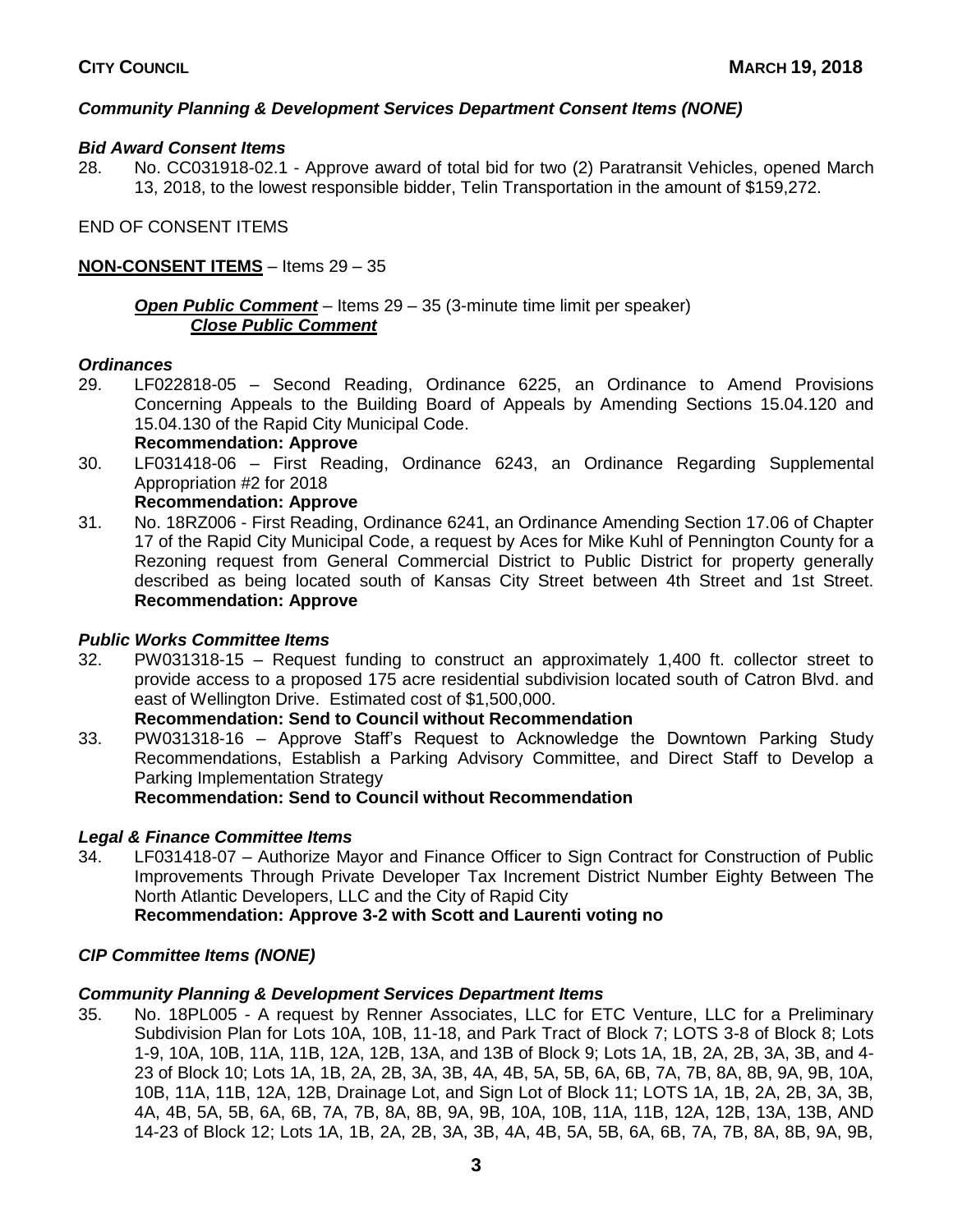10A, 10B, 11A, and 11B of Block 13 of Copperfield Vistas Subdivision, generally described as being located northeast of the intersection of Homestead Street and Summerfield Drive. **Recommendation: Approve with Stipulations**

# *Other Board, Commission & Committee Items (NONE)*

## *Bid Awards (NONE)*

*Alcoholic Beverage License Applications (NONE)*

*Reissuance Special Event*

## *Mayor's Items (NONE)*

## *Council Items & Liaison Reports (NONE)*

*Reconsideration Notices Motion for Delivery of Items from Committee*

*Staff Items (NONE)*

## *Appeals (NONE)*

*Planning Commission Appeals License Appeals Sign Code Appeals Other Appeals Heard by the Council*

**PUBLIC HEARING ITEMS** – Items 36 – 44

*Open Public Hearing (comment)* - *Items 36 – 44* (3-minute time limit per speaker)

*Close Public Hearing (comment)* - *Items 36 – 44*

## **CONSENT PUBLIC HEARING ITEMS** – Items 36 – 40

## Remove Items from the "Consent Public Hearing Items" and Vote on Remaining Consent Items

## *Community Planning & Development Services Department Items (NONE)*

## *Alcohol Licenses*

- 36. Eni Tulistiya DBA Hana Restaurant, 3550 Sturgis Rd for a Retail (on-off sale) Malt Beverage License and Retail (on-off sale) Wine License TRANSFER from Hana Corp. DBA Hana, 3550 Sturgis Rd
- 37. Rapid City Chamber of Commerce DBA Rapid City Chamber of Commerce for a SPECIAL EVENT On-Sale Malt Beverage and On-Sale Wine license for an event scheduled for April 10, 2018 at Black Hills Corporation / Black Hills Energy, 7001 Mt. Rushmore Road
- 38. Rapid City Chamber of Commerce DBA Rapid City Chamber of Commerce for a SPECIAL EVENT Off-Sale Package Wine and Off-Sale Package Malt Beverage license for an event scheduled for April 28, 2018 at Best Western Ramkota, 2111 N. LaCrosse Street
- 39. Special Olympics South Dakota DBA Special Olympics South Dakota for a SPECIAL EVENT On-Sale Malt Beverage and On-Sale Wine license for an event scheduled for April 7, 2018 at Black Hills Harley Davidson, 2820 Harley Drive